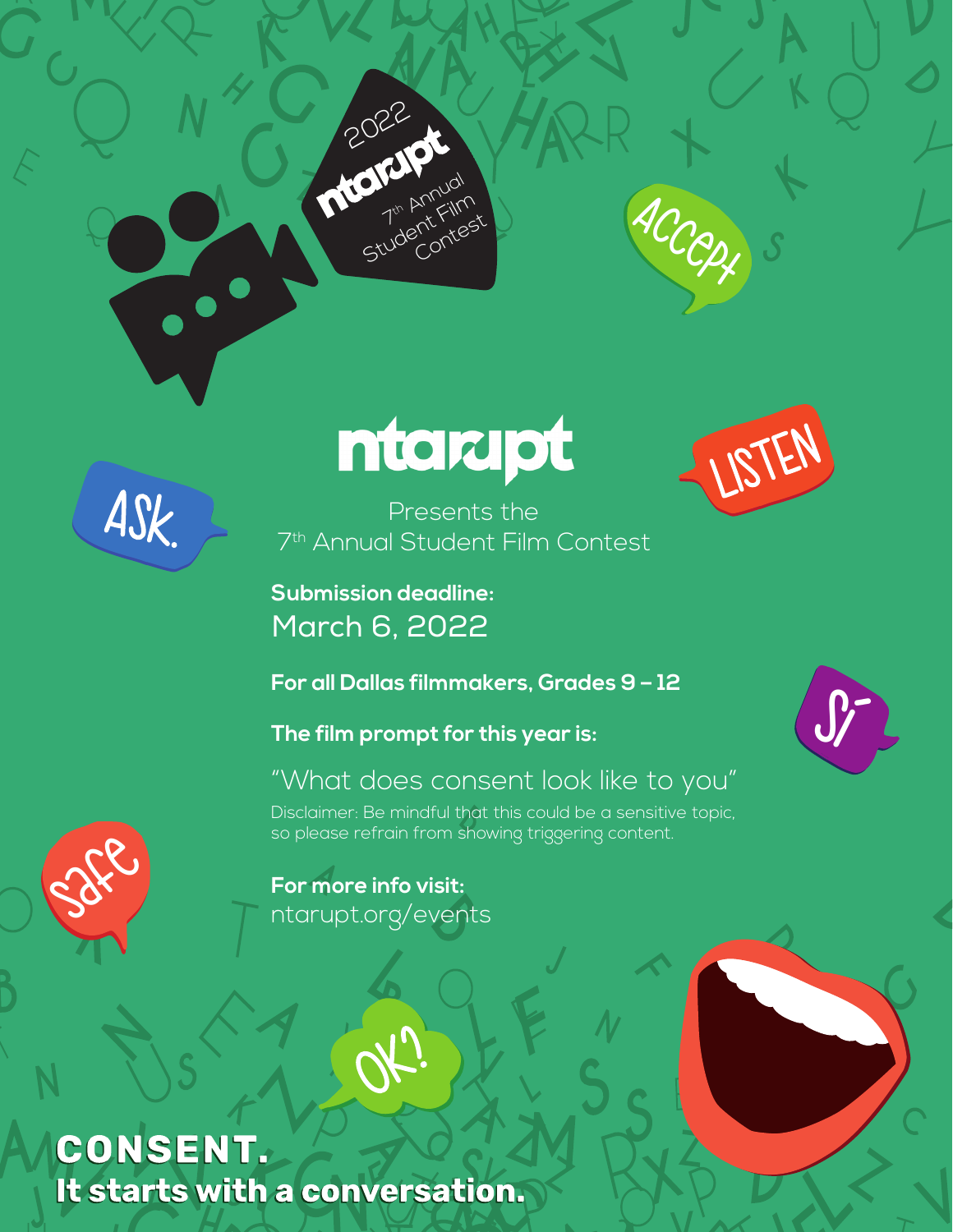### **PRIZES**

**Ntarupt will award the following cash prizes to filmmakers: 1st Place:** \$1,000 **2nd Place:** \$750 **3rd Place:** \$500

School Department of 1st Place Winner will also receive: \$500

# JUDGING CRITERIA

### **This is a juried competition.**

- **The criteria is as follows:**
- 30% for creativity
- 20% for technical merit (editing and film quality)
- 20% for clarity of message
- 30% for responsiveness to theme

### **DEADLINE**

Video entries must be uploaded to:

**filmfreeway.com/NtaruptStudentFilmContest** by 11:59pm on March 6, 2022

The following Entry Forms are MANDATORY for consideration:

- Student Registration Form
- Permission and Release form

# LIMITATIONS

#### **Student work for this project should not:**

- Damage the environment
- Glamorize the taking of drugs
- Incite or condone intolerance or hatred of others
- Include excessive or gratuitous violence -Make reference to, or represent, explicit sexual activity
- Violate the school's code of conduct

REsPEcT

# RULES

- Filmmakers must be students grades 9-12
- Teams must have a teacher or adult sponsor
- Films must be student created and edited
- Students are responsible for providing their own equipment or the school's equipment to produce their films
- The film cannot exceed 3 minutes, excluding credits
- The film may be staged as a short play, commercial, news broadcast, talk show, music video,
- documentary or any other creative narrative
- No PSAs, please
- The film must adhere to the school's Student Code of Conduct
- The film may not use copyrighted materials from outside sources without proper citation and permission The film must include credits listing the people who contributed to the making of the film



**Lower** 

Trust



# ENTRY INSTRUCTIONS

A student may participate on no more than two video submissions. Submissions must be uploaded to: **filmfreeway.com/ NtaruptStudentFilmContest**

Required entry forms can be found at

**ntarupt.org\events,** completed, and sent to: **info@ntarupt.org** by the entry deadline.

\*Previously screened material, which adheres to above guidelines may be submitted. Schools must be vigilant to ensure that work undertaken by the student is appropriate for the context of the school and the age of the students.